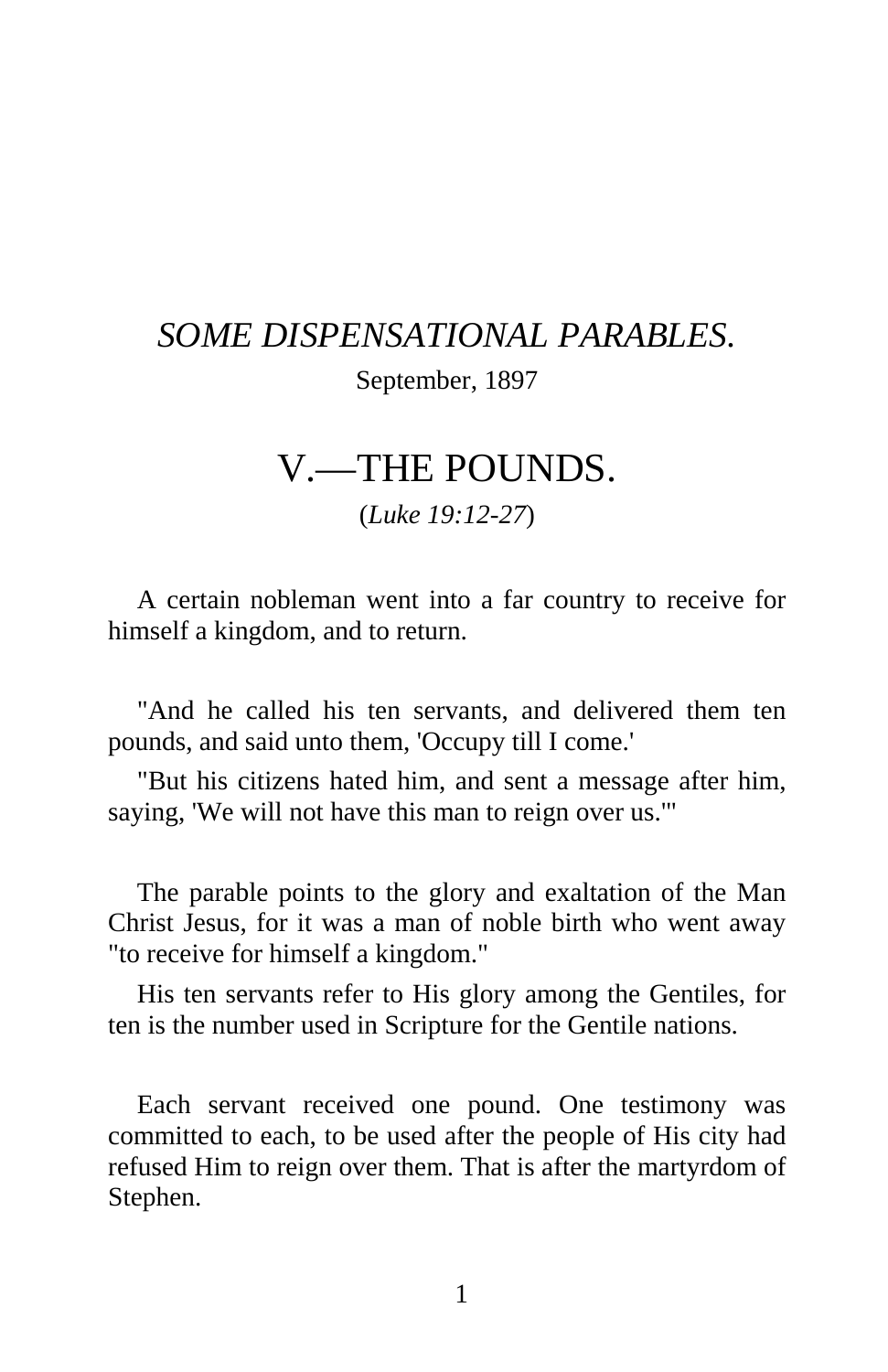The glory of the Lord Jesus has been declared in three distinct degrees, thus—

His official glory as "Lord of all."

His personal glory as "the Son of God."

His divine glory as "the Man Christ Jesus" in whom dwells all the fulness of the Godhead bodily.

The first recorded proclamation of Christ to the Gentiles was after the death of Stephen, by Peter to the household of Cornelius (Acts 10). Peter preached Jesus as "Lord of all" and the Judge of quick and dead. The Man anointed of God with the Holy Ghost and with power, to give remission of sins.

The second recorded ministry of Christ to the Gentiles is that of Paul at Antioch in Pisidia to both Jews and Gentiles in the synagogue preaching Jesus as "the Son of God," by whom all who believe are justified, and receive everlasting life (Acts 13:32-48). The word of salvation is sent to all who fear God (v 26). The doctrine preached by Paul among the Gentiles is given to us more fully in the Epistle to the Romans. It was concerning Jesus as "the Son of God," proved to be such by resurrection from among the dead; in whom the believer has, through faith in God, justification from sins, deliverance from the dominion of sin and of the law of Moses. Association with Christ in His relationship to God as sons of God, and assurance of eternal glory, Christ being exalted at the right hand of God to make intercession, so that nothing can separate the believer from the love of God in Christ Jesus our Lord.

The third ministry of Christ to the Gentiles is contained in Paul's epistles to the Gentiles after his preaching in the synagogues is ended. These epistles commit to the Gentile believers the truths peculiar to the present dispensation of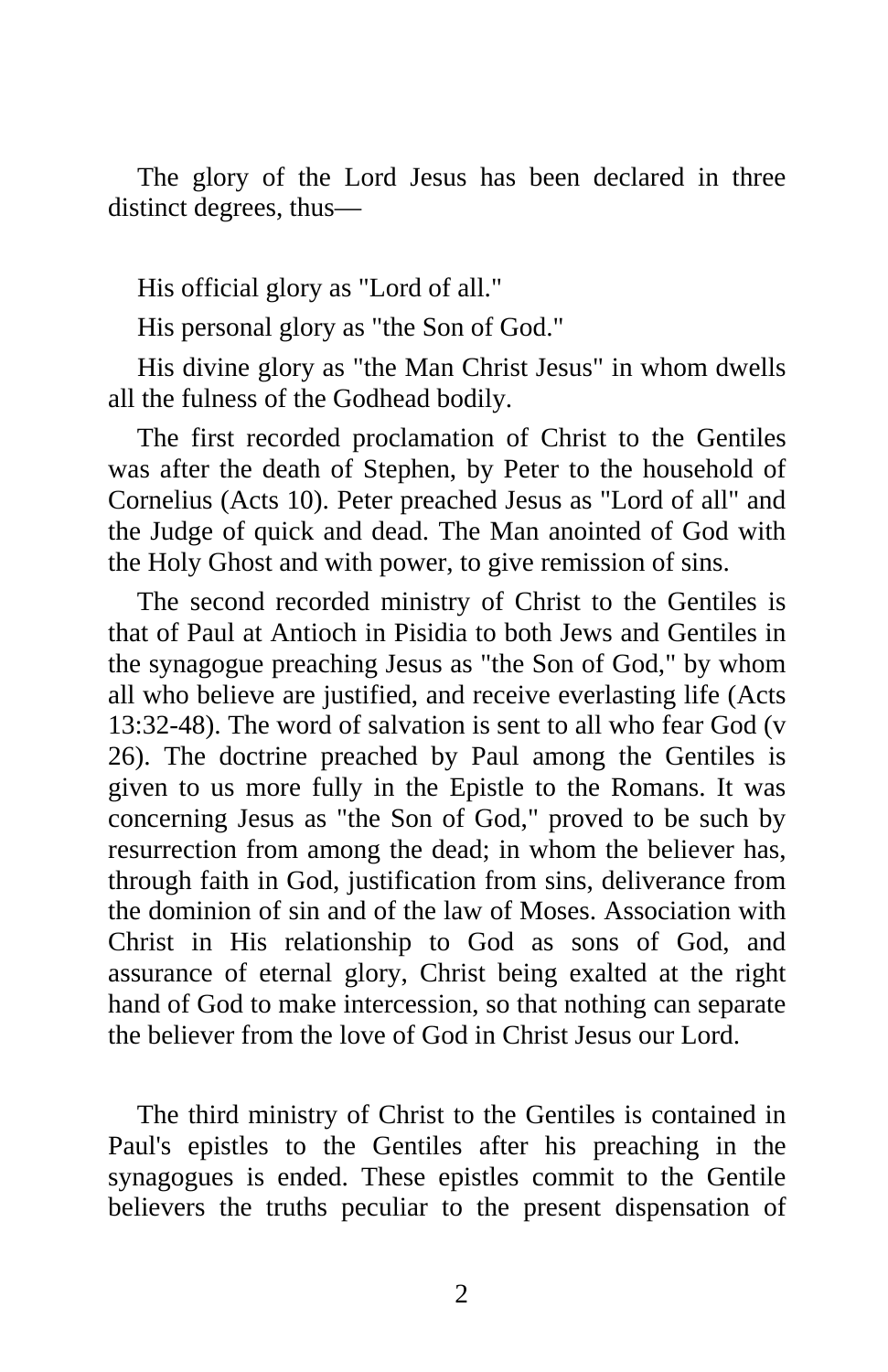grace to the Gentiles, and which were never declared either at Jerusalem or in the synagogues, because separation from Jerusalem and from Israel, as a nation, is essential to their manifestation. These epistles declare Christ to be "Head over all to the Church which is His body" (Eph 1:22-23). The Head of every man is Christ (1 Cor 11:3). "Now, ye are the body of Christ, and members in particular" (1 Cor 12:27). "He that is joined to the Lord is one spirit" (1 Cor 6:17). The union of the believers to Christ as the Head and to one another by the Spirit given by Christ, is the basis of all the practical teaching of these epistles. "As the body is one and hath many members, and all the members of that one body, being many, are one body; so also is Christ. For with one Spirit are we all baptized into one body, whether Jews or Gentiles, whether bond or free; and have all been made to drink into one Spirit" (1 Cor 12:12,13).

The Gospel committed to the Gentiles is concerning the Godhead of Christ, and His death as an offering for sin. "To wit, that God was in Christ reconciling the world unto Himself...For He hath made Him, who knew no sin, to be sin for us: that we might be made the righteousness of God in Him" (2 Cor 5:19-21).

The exaltation of Christ "at the right hand of God, far above all principality, and power, and might, and dominion, and every name that is named," as the Head of the Church which is His body, is further taught in Ephesians 1:21-23 and in chapter 2:15, the fact of His "having abolished in His flesh the enmity, the law of commandments contained in ordinances."

In the Epistle to the Colossians the Godhead of Christ is stated in connection with His headship of the Church: "all things were created by Him and for Him: and He is before all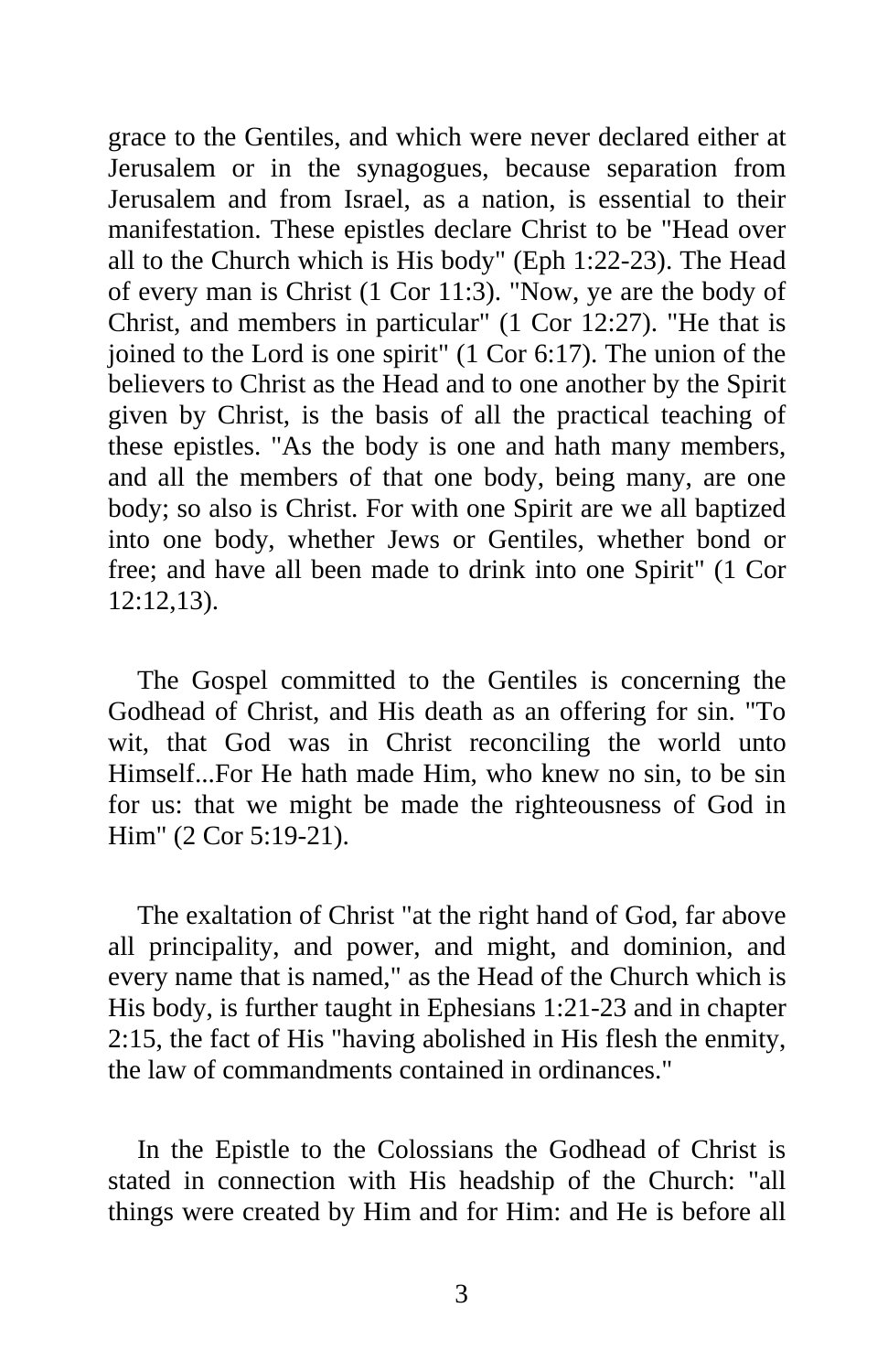things, and by Him all things consist. And He is the head of the body, the Church" (1:16-18). This is repeated in chapter 2:9-12, together with the fact that the ordinances of circumcision and baptism were fulfilled in His crucifixion and His burial. "In Him dwelleth all the fulness of the Godhead bodily. And ye are complete in Him, which is the Head of all principality and power: in whom also ye are circumcised with the circumcision made without hands, in putting off the body of the flesh in the circumcision of Christ: buried with Him in the baptism, in whom also ye are risen together through the faith of the operation of God who hath raised Him from the dead."

Thus Scripture shows us three successive ministries to the Gentiles concerning the glory of Christ, answering to the three servants named in the parable; each ministry surpassing the previous one in the declaration of the glory of the Lord Jesus Christ; the Judge of quick and dead—the Son of God, the justification of the believer and Giver of eternal life; and lastly, the Man in whom dwells all the fulness of God, the Head of His body the Church, in whom all His members are complete. All the glory of God being revealed in the face of the risen and ascended Christ, in whom believers are risen together with Him. The first and second of these ministries have accomplished the purpose for which they were given; for, throughout the whole world wherever the Name of Jesus Christ is acknowledged, it is acknowledged "that He is ordained the Judge of quick and dead."

So also wherever Protestant Christianity is known it is acknowledged, at least in doctrine, that Jesus is the Son of God, the justification of the believer and the Giver of eternal life.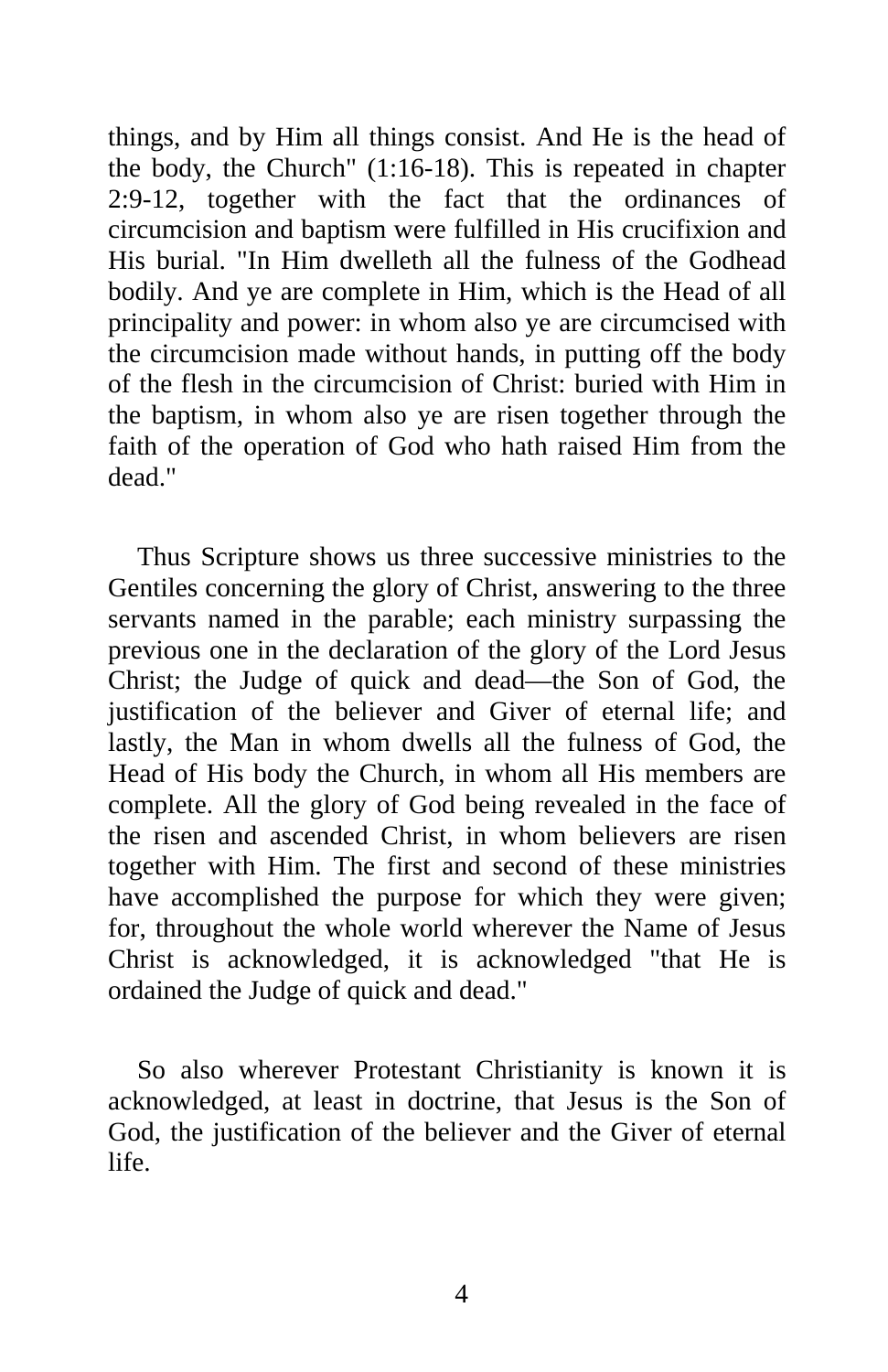But where is there or has there ever been any corporate testimony, either ecclesiastical or national, to the truth committed to the Gentiles through the epistles of Paul? Confessing Christ only as the One Head of the Church which is His body—confessing the Deity of His person, and His One offering as the One sacrifice for sin, and the Holy Spirit given by Him as the One Baptism, by which alone every believer becomes united to Himself in resurrection in the perfection of His person?

But to return to the Parable:—

"And another came saying, 'Lord, behold, here is thy pound, which I have kept laid up in a napkin, for I feared thee, because thou art an austere man; thou takest up that thou layedst not down, and reapest that thou didst not sow.'"

The important lesson in the parable is in the conduct of the third servant and in the Lord's dealing with him.

The napkin is spoken of only twice in the Scripture, it was bound about the face of Lazarus (John 11:44), it was about the head of the Lord Jesus when He lay in the grave (John 20:7). When He rose from among the dead, "He wrapped it together in a place by itself"; it was laid aside for ever, for it was the symbol of death and burial, and "Christ being raised from the dead dieth no more" (Rom 6:9). "The head of Christ is God" (1 Cor 11:3). When the Lord Jesus lay in the grave the glory of God was veiled, for "the Living One" had become dead (Rev 1:18); but when He rose from among the dead, all the glory of God was unveiled, revealed in the face of the Risen Son of God, never to be veiled again; the napkin was done with for ever!

The servant took up that which the Lord Jesus laid aside as having no further use, and used it to keep in concealment the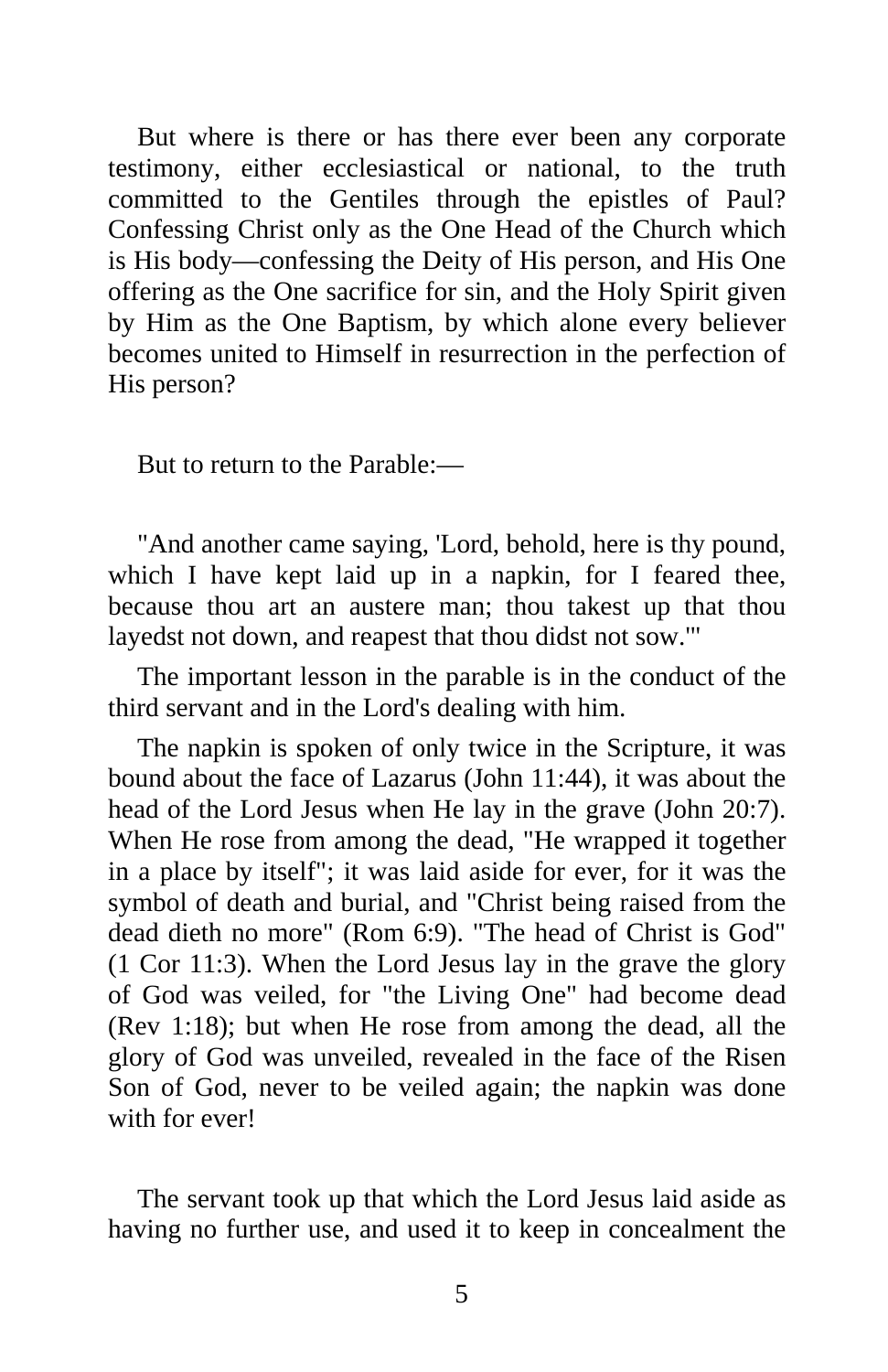one thing that the Lord had committed to him to use in His service!

Christendom has done likewise; so long as the Church was connected with Jerusalem, Christ being preached in the synagogues as the hope of Israel, "to the Jew first and to the Gentile also," the stand-point of the believer was association with Christ in His death, as being freed thereby from the dominion of sin and of law (Rom 6:11 and 7:4). Baptism with water, a figurative burial with Christ, was a suitable illustration of such a stand-point, it was also the ordinance appointed by the Lord for the outward and visible association of the uncircumcised with the circumcised in one company as confessing Jesus to be Lord of all; both Jew and Gentile who believed "were planted together in the likeness of His death" (Rom 6:5).

But when the Church of God was set in order among the Gentiles, in separation from Jerusalem and from the hope of Israel as a nation, further truth was made known to the saints which gave them an entirely new stand-point in their relation to God through faith.

Christ was declared to be the sanctification as well as the justification of the believer (1 Cor 1:30); the bodies of the saints were declared to be the members of Christ (6:15); Christ being the Head of the Church which is His body. "He that is joined to the Lord is one spirit" (v 17). Therefore the confession of Jesus as Lord henceforth does not stand in connection with the flesh, but by the manifestation of the Holy Spirit, for "no man can say that Jesus is Lord, but by the Holy Ghost" (12:3). The Holy Spirit given by the Lord Jesus being the "One Baptism" administered by the Lord Himself,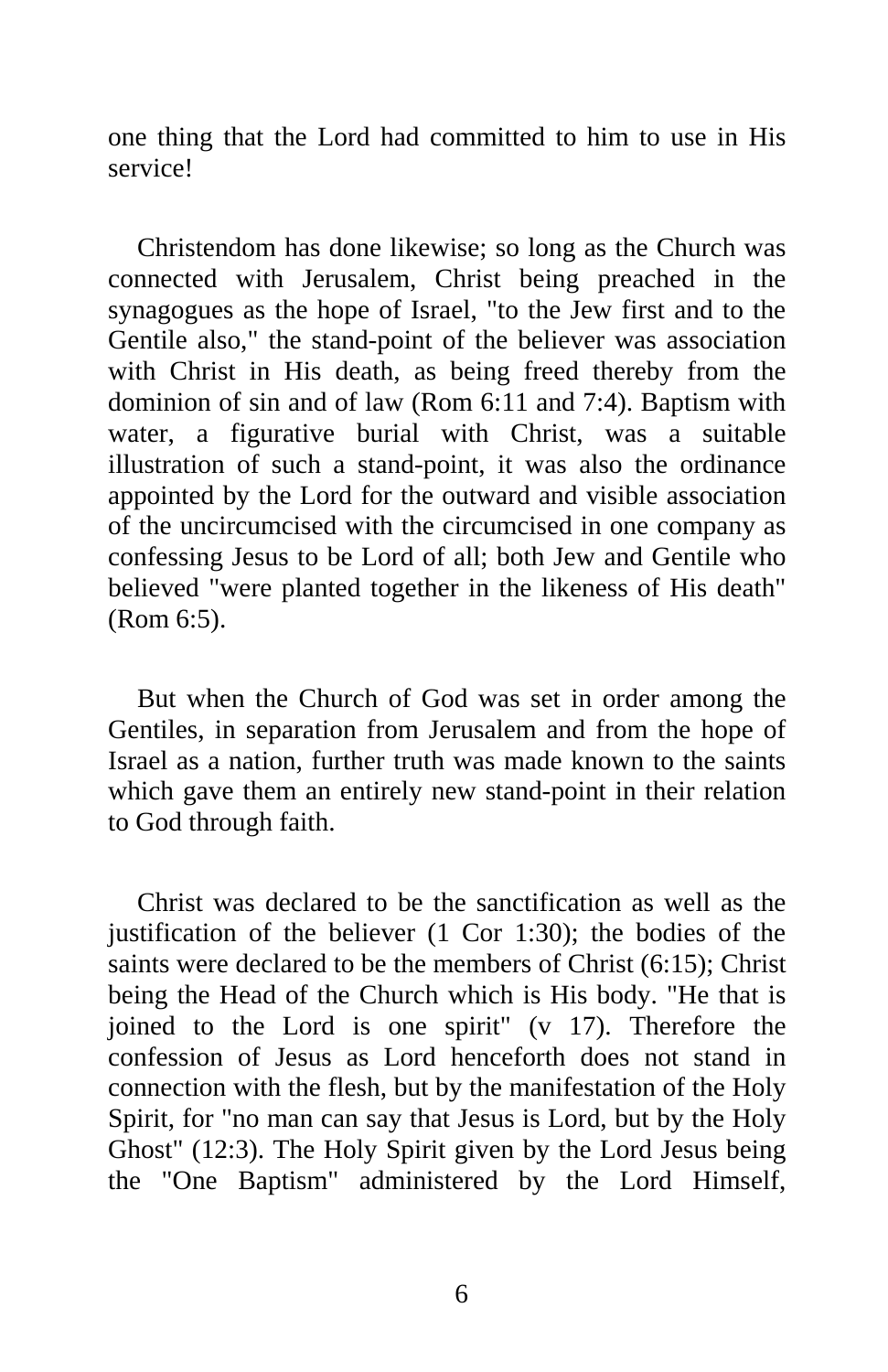whereby all His members are united to Himself the Head (1 Cor 12:12,13).

Henceforth the stand-point of the believer before God is union with the Man whom God has raised from among the dead and exalted at His own right hand, and made Head over all things. The Man in whom dwells all the fulness of the Godhead bodily; who has "abolished in His flesh the enmity, even the law of commandments contained in ordinances: for to make in Himself of twain one new man." Circumcision and baptism having been fulfilled in the death and burial of the Lord Jesus, in whom the believer is risen through faith (Col 2:11,12), the believer is "COMPLETE IN HIM," being united to Him in resurrection in all the perfection of His own person before God: "Accepted in the beloved."

But Christendom, throughout, obscures this precious revelation of the glory of Christ. Like the wicked servant it hides the Lord's money in the napkin which the Lord had "folded together and laid aside." Christendom has continued to obscure the truth that the believer is risen with Him through faith, and uses the symbol of death to set forth a dead Christ, thus hiding the truth of a risen Christ, as it were in a napkin. The servant esteemed His Lord an austere man. So, by subjection to ordinances, the "One Baptism" with the Spirit administered by the Lord Himself in infinite grace is obscured, if not actually denied.

The Lord does not reject the charge of taking up that He laid not down and reaping that He did not sow, for the Lord laid down all that belonged to Him as Man and as a Jew. He was buried as the manner of the Jews is to bury. He rose the Head of a new creation, the first-born from the dead. He